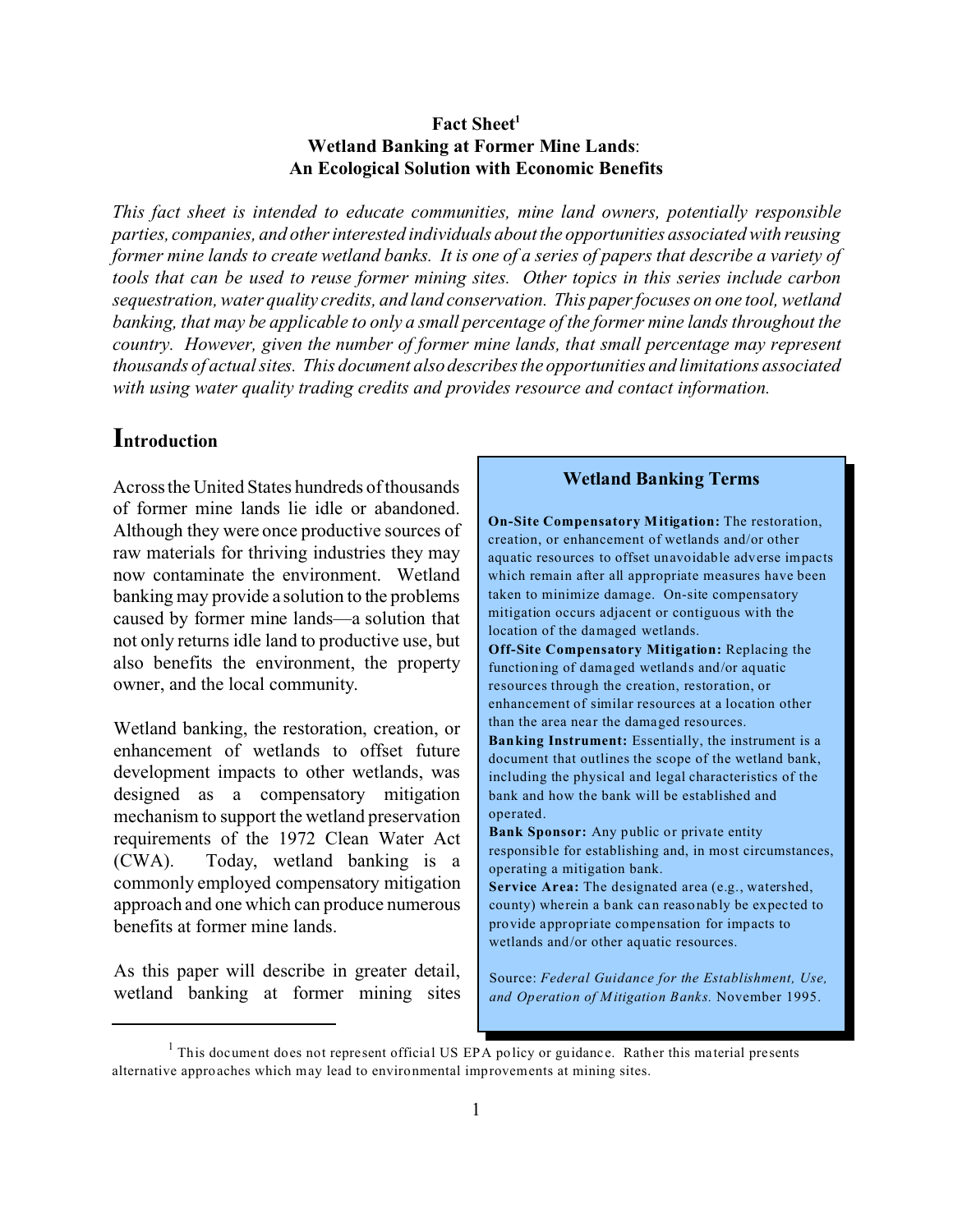represents a reuse opportunity with benefits for the community, the environment, and the mine land owners.

## **What are Wetlands?**

Section 404 of the Clean Water Act defines wetlands as "areas that are inundated or saturated by surface and groundwater at a frequency and duration sufficient to support, and that under normal circumstances do support, a prevalence of vegetation typically adapted for life in saturated soil conditions." Wetlands include swamps, marshes, bogs, and similar areas, which provide a variety of ecologically important functions. These functions vary from wetland to wetland, but in **Wetlands** such as this one in Tres Rios, Arizona, general, wetland services include protecting **support a variety of animals and plant life.** and improving water quality, assisting in floodwater control, recharging water supplies



in dry periods, and providing fish and wildlife habitats. Additionally, wetlands provide recreational opportunities such as fishing and hunting, aesthetic benefits to communities, and commercial fishery benefits.

## **What is Wetland Banking?**

Wetland banking is the restoration, creation, or enhancement of wetlands to compensate for wetlands that are unavoidably destroyed by development activity in other locations. This approach was established to support CWA's mandate that unavoidable impacts to wetlands be offset through the creation or restoration of similarly functioning wetlands, otherwise known as compensatory wetland mitigation. When possible, this mitigation should occur on site, in areas contiguous with the impacted wetlands. In instances where on-site mitigation is not possible, off-site compensatory mitigation such as wetland banking is allowable. The Federal Guidance for the Establishment, Use, and Operation of Mitigation Banks (hereafter referred to as "Banking Guidance"; available at http://www.epa.gov/owow/wetlands/mitbankn.html) further detailed the protocol for wetland banking.

Ecologically, wetlands creation can transform former mines into thriving habitats for plants and animals, and the wetlands can aid in removing harmful metals from contaminated waters. Wetlands creation can provide mine land owners with financial rewards as well, through the sale of bank "credits" to landowners or developers who must compensate for damage to wetlands during development. Mine owners can then use the revenue from these credit sales to help fund site cleanup. Remediation at mining sites can sometimes take decades to complete, but wetland banking provides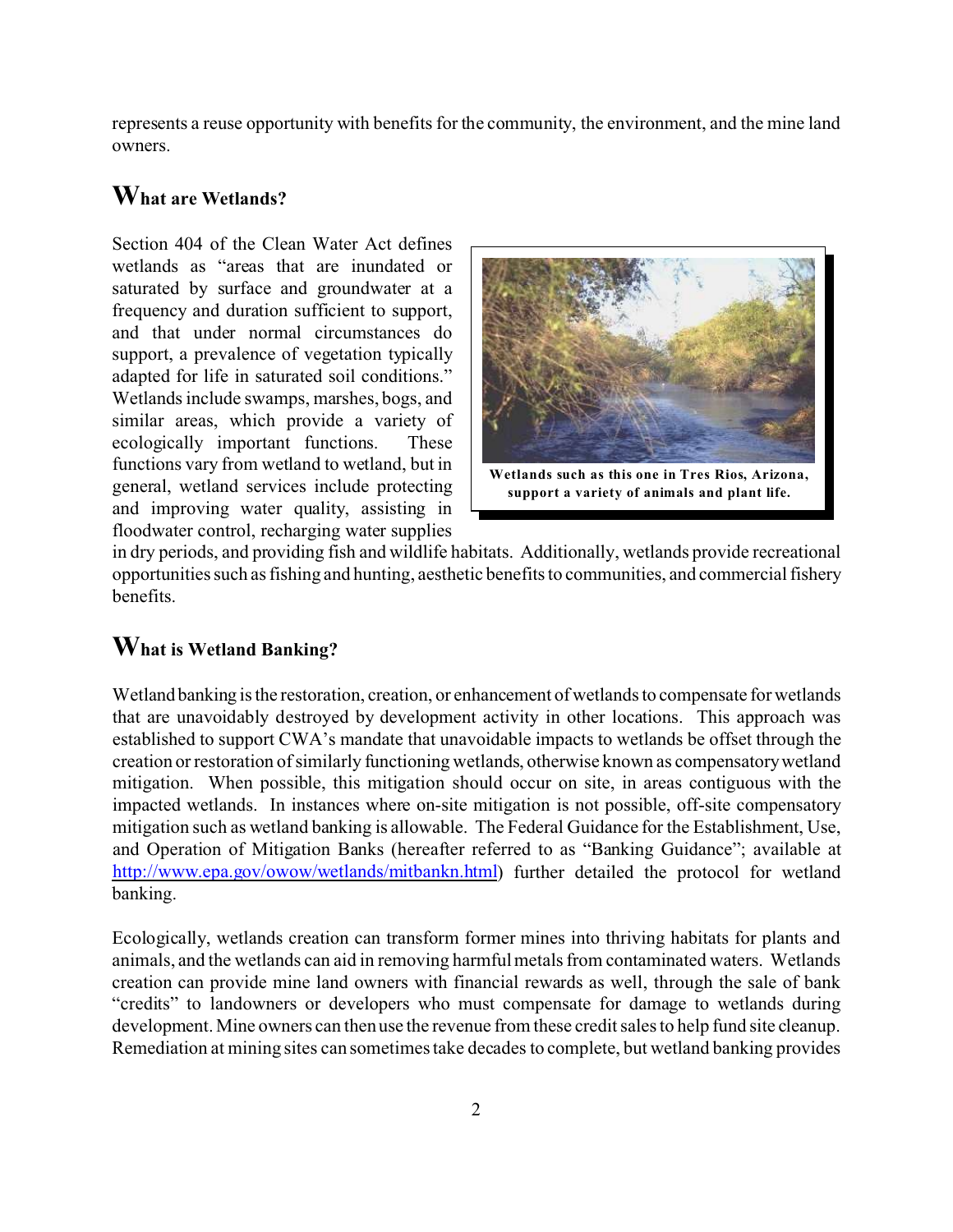mine owners with the possibility of recouping at least some of the remediation costs.

As a compensatory mitigation approach, wetland banking is unique in that the banks are created in advance of any damage to wetlands. According to the Banking Guidance, these banks are designed

to "replace essential aquatic functions that are anticipated to be lost through authorized activities within the bank's service area." Once fully functional, the services wetland banks provide are quantified as "credits," which developers can buy from the bank sponsor to offset the "debit" created when development activities impact the functioning of a wetland. The quantity and type of credits that a bank provides depend on the amount of acreage and wetland type at the bank and/or on the habitat, physical or biological functions, or social values the wetland furnishes.

### **Activities that can Generate Demand for Wetland Credits:**

- Transportation development (i.e. highway or road widenings, parking areas, new road development)
- Utilities (*i.e.* pipeline or power line construction)
- Commercial and industrial construction
- Residential development

At former mine lands, the mine land owner would serve as the bank's sponsor and would be responsible for the operation, monitoring, and overall functioning of the bank as well as the success of the credit exchange system. The Army Corps of Engineers oversees the exchange of credits on a project-specific basis and determines the number and availability of credits required to compensate for proposed impacts in accordance with the terms of the banking instrument. Once the Corps approves the sale of credits, the bank sponsor issues a certificate or receipt to the purchaser. The purchaser, in turn, furnishes the certificate to the regulatory authority to verify the completed transaction and satisfaction of the developer's mitigation requirement. The bank sponsor should also make the appropriate real estate arrangements, such as conservation easements and transfer of title to a federal or state resource agency or non-profit organization, to ensure the wetland is preserved in perpetuity, guaranteeing that wetland functioning will continue at the site and that incompatible uses such as industrial development or vehicular use will be prohibited.

Mine land owners may create wetlands at former mining sites for a variety of reasons: to remediate mining-related contamination such as acid mine drainage, to protect the property from potential acid mine drainage and regulatory actions, and/or to establish additional wetland acreage in a formerly non-wetlands area. Certain wetland construction activities at former mine lands, however, do not qualify for wetland banking. Banking credits cannot be issued for wetlands that were created as a component of a former mining site's remedy. Additionally, the Banking Guidance stipulates that "federally-funded wetland conservation projects undertaken via separate authority and for other purposes cannot be used for the purpose of generating credits within a mitigation bank."2

<sup>&</sup>lt;sup>2</sup> For instance, wetland projects associated with the Wetlands Reserve Program, Farmer's Home Administration fee title transfers or conservation easements, or the Partners for Wildlife Program cannot be used to generate banking credits.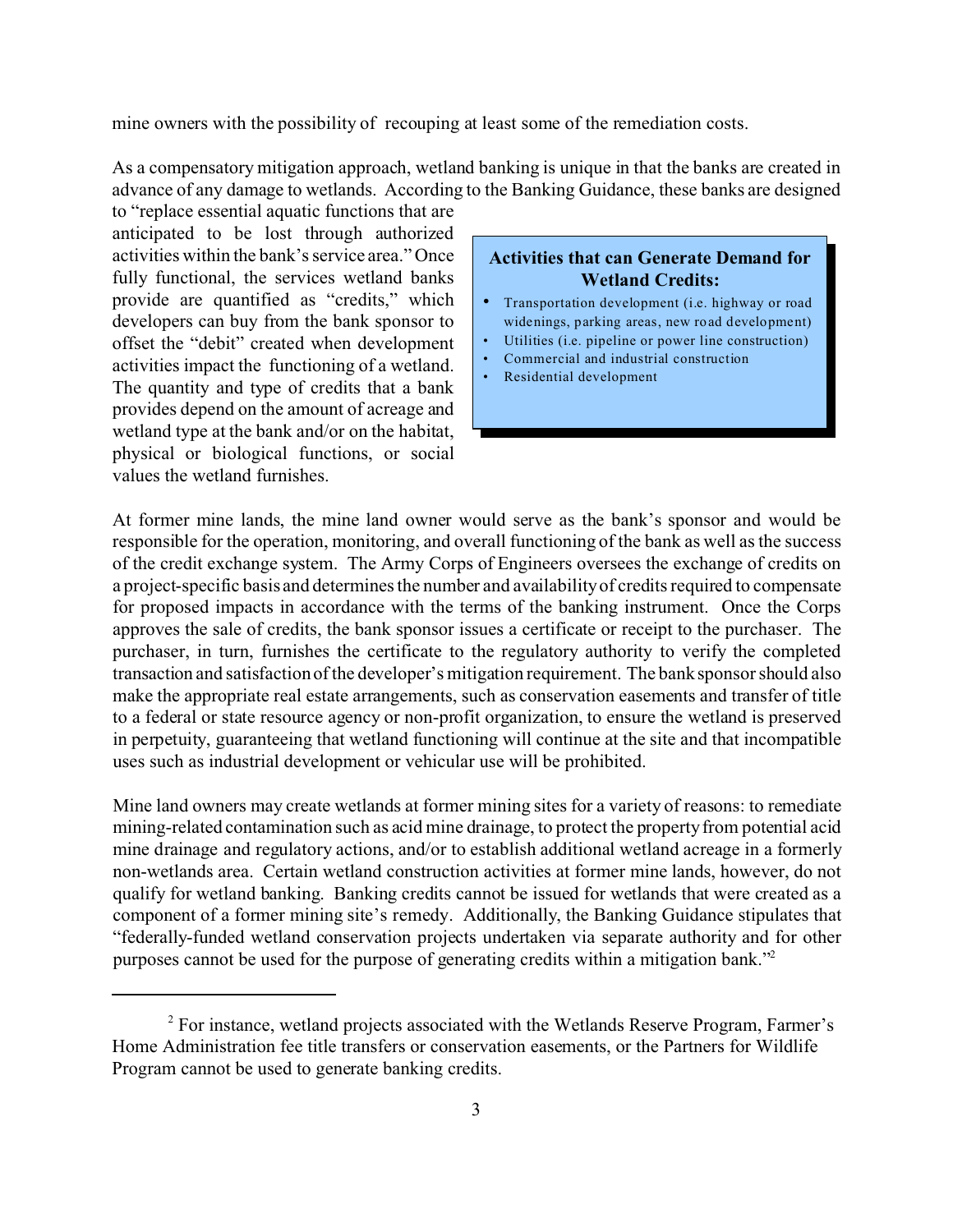## **Benefits of Wetland Banking**

#### *Economic Benefits*

Wetland banking at former mine lands can provide direct economic benefits to site owners as well as the surrounding community. For site owners, the financial rewards of establishing a wetland bank on site are clear. Bank sponsors can sell credits to developers for \$2,300 to upward of \$100,000 per acre depending on the wetland's location, the services it provides, and the market value of the credits. The cost of developing large wetland tracts is significantly less per acre than creating a small parcel, and accordingly, the return on investment is much higher. For instance, the Missouri Department of Transportation (www.conservation.state.mo.us/conmag/2003/01/almanac.htm) estimates that the development of small wetland parcels in the state can cost more than \$20,000 per acre while large parcel development can be completed for as little as \$3,000 per acre. With credits from the Missouri bank (http://www.mldda.org/wetlandbank.htm) priced as high as \$17,000 per acre, the potential for profit is significant.

The community stands to gain economically from wetland banking as well, in the form of increased local property values and tourism revenue. This economic benefit, however, is typically realized

only after site remediation is underway or completed. Depending on the extent and severity of contamination at the site, this cleanup process can take decades to complete.

Once the environmental quality of the site is restored, however, nearby property values previously impaired by real and perceived contamination may increase. Additionally, the creation of new wetlands provides the community and visitors to the area with new recreational opportunities such as hunting, fishing, birdwatching, and photographing wildlife. These activities can produce significant economic benefits for the community; in fact, the National Survey of Fishing, Hunting, and Wildlife-Associated Recreation found that over 82 million U.S.

#### **What are the Benefits of Wetland Banking? •** W etland credit sales generate revenue for the property owner (\$2,300-\$100,000 per acre) • Boosts local property values • Creates new recreational opportunities • Attracts tourists • Supports a diversity of plants and wildlife • Assists in controlling flood waters • Filters co ntamin ants from water, inc luding acid mine drainage • Recharges water supplies in dry periods • Increases the likelihood of compensatory mitigation success • Eliminates the temporal losses of wetland functioning that often occur with development

adults engaged in wildlife-associated recreation in 2001, spending a total of \$108 billion on equipment, guides, lodging, and food. The increase in property values and tourism revenue will, in turn, increase tax revenue for the community and aid the community in marketing itself as an attractive environment for businesses and families.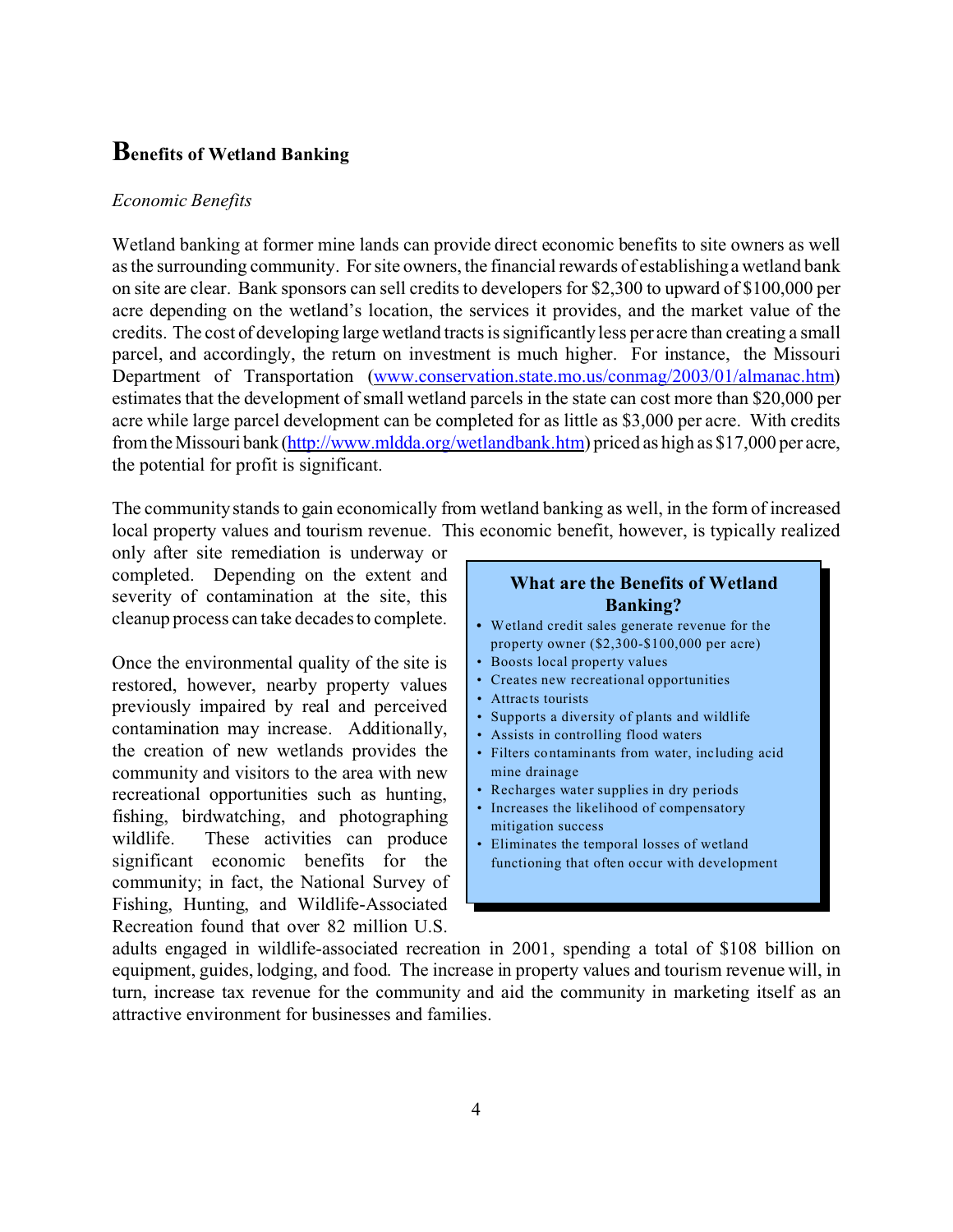#### *Ecological Benefits*

In recent years, studies have reaffirmed the critical role that wetlands play in the healthy functioning of humans, wildlife, and watersheds. The ecological services wetlands provide are considered so important that researchers have attempted to quantify their value in economic terms. A study on wetlands in Washington state (http://www.ecy.wa.gov/pubs/97100.pdf) valued wetland functions at \$8,000 to \$51,000 an acre while a global study of wetland services pinned their value at \$7,927 per acre per year. The functions quantified include supporting an immense variety of plants and animals; assisting in floodwater control (by absorbing large volumes of water); improving water quality through filtering; buffering shorelines, stream banks, and agricultural soils from erosion; recharging stream flow during dry periods; and sequestering carbon (by absorbing carbon in its plant communities and soil rather than releasing it as carbon dioxide). Wetlands' ability to filter contaminants out of water is of particular importance to mine land owners, because constructed wetlands have been instrumental in remediating acid mine drainage at many mining sites.

As a compensatory mitigation approach, wetland banking provides certain ecological benefits that other compensatory mitigation methods do not. Because the wetlands at a bank must be monitored and fully functional *in advance* of development that adversely affect wetlands, wetland banking is more likely to successfully offset the damaged wetland functioning than mitigation occurring after the damage has taken place. Additionally, the wetland bank's existence and proven functionality prior to a developer's need for its credits eliminates the temporal



**Powell River Project Wetland Construction** 





Source: *Virginia Cooperative Extension.*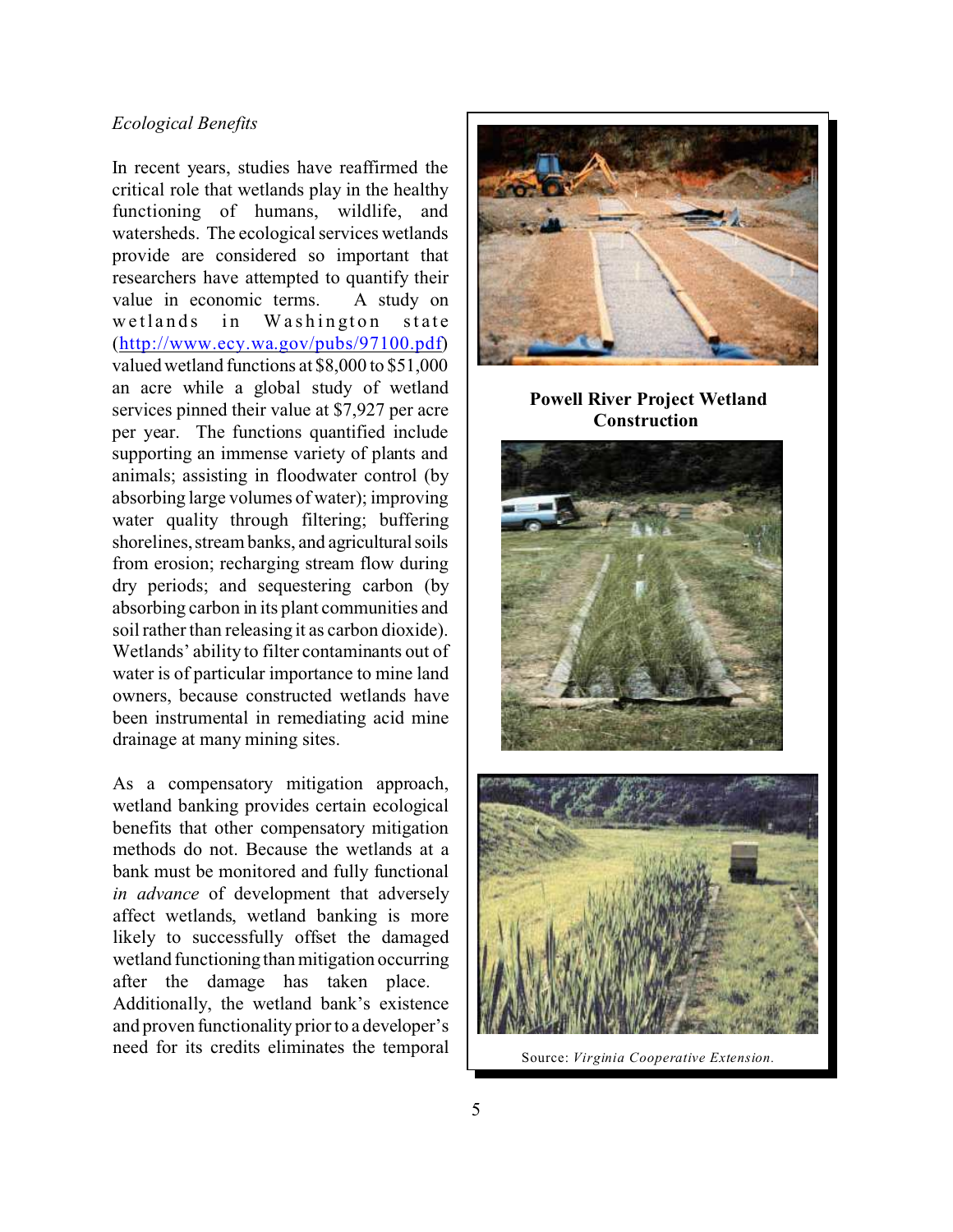losses of wetland services that typically occur when developers themselves initiate mitigation during or after the development impacts occur.

### **Requirements and Limitations**

The creation of wetlands requires meticulous attention to a variety of ecological and procedural details. Careful consideration must be given to the ecological suitability of a site for wetlands. Additionally, the site's size, location, hydrologic sources, compatibility with adjacent land uses and watershed management plans must be considered.

Procedurally, prospective bank sponsors should first discuss their proposals with the appropriate state or local agencies, which are typically the state or county environmental agencies. Following

this discussion, the sponsor must submit an initial plan, referred to as a prospectus, to the Army Corps of Engineers or the Natural Resources Conservation Service (NRCS) to initiate the formal agency review process. The prospectus should discuss the objectives of the bank and how the bank will be established and operated. A Mitigation Bank Review Team (MBRT) will review the prospectus. The Mitigation Bank Review Team will include representatives from the Army Corps of engineers, NRCS, EPA, Fish and Wildlife Service, and/or National Marine Fisheries Service, as appropriate given the projected use of the bank. This team and the bank sponsor will eventually agree on an "instrument" that embodies the information in the prospectus.

The instrument defines several parameters including the bank's service area. The service area, which generally consists of the regional watershed or county, is the area wherein a bank

#### **How do Wetland Banks Benefit Developers?**

- Reduce the amount of time needed to process a COE 404 permit\*
- Decrease developers' legal exposure
- Minimize developer contact with federal agencies
- Eliminate the developer's risk of constructing a wetland that fails
- Eliminate the burden of locating an appropriate mitigation site
- Eliminate the long-term responsibility for mon itoring and reporting wetland performance to government agencies
- Ease the developer's wetland mitigation burden
- \* *Note: A COE 404 Permit, issued by the Army Corps of Engineers, permits the discharge of dredged or fill material into navigable waters at specified loca tions.*

can reasonably be expected to provide compensation for impacts to wetlands. In the interest of integrating banks with other resource management objectives, bank service areas may encompass larger watershed areas if the designation of such areas is supported by local or regional management plans, state wetland conservation plans or other federally sponsored or recognized resource management plans. Ultimately, the viability of a wetland bank depends on the amount of development impacting wetlands in the bank's service area. Demand for wetland bank credits will be highest in areas where there is a high level of development activity.

The bank instrument also articulates the monitoring requirements and general procedures for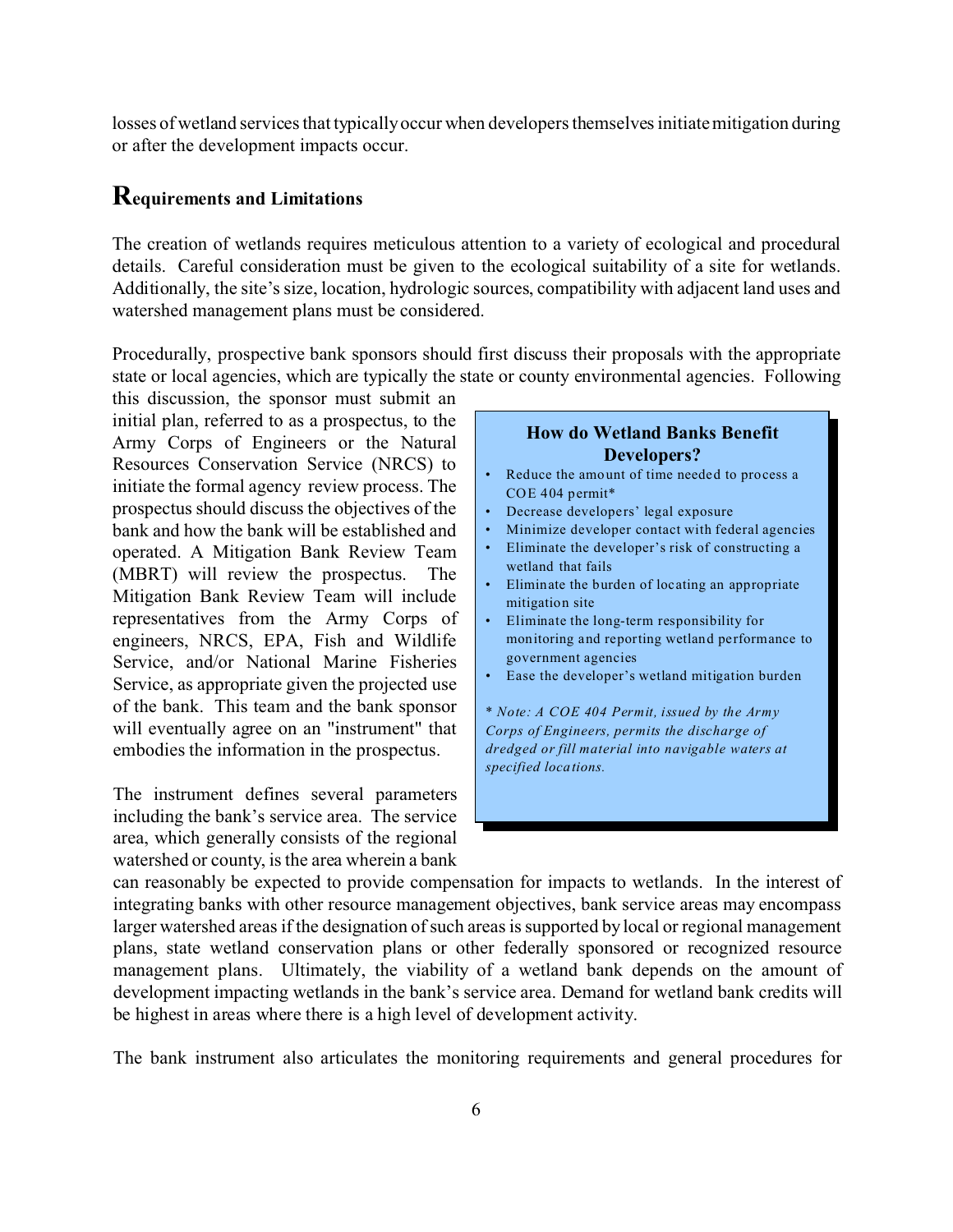identifying and implementing remedial actions at the bank. Typically, the bank sponsor must monitor the wetland bank for five years to ensure that the wetland is functioning as intended, although it may be necessary to extend this period for projects requiring more time to reach a stable condition or where remedial actions were undertaken. The bank sponsor should issue monitoring reports annually to the authorizing agencies, which then distribute these reports to other members of the MBRT.

## **Wetland Banking Resources**

Although the specifics of establishing a wetland bank vary from one place to another, the basic protocol for wetland banking is available in the Banking Guidance. Many states and counties issue their own guidance manuals, which detail the nuances of wetland banking in their specific areas. A number of agencies, resources, and programs can help mine land owners weave through the web of wetlands banking regulations and create a wetland bank that is effective and profitable. The Appendix lists some of these organizations and government agencies.

## **Conclusions**

Across the country today, hundreds of thousands of former mining sites stand idle and underutilized, no longer providing the local community with a job base and tax revenue. Wetland creation, however, can help return these areas to productive parts of the community. Areas that once provided industry with coal and minerals can now provide the community with recreational opportunities and tourist attractions. Lands that once bustled with miners and extractive machines can now support diverse plants and wildlife, providing the community with an aesthetically pleasing amenity and the region with immensely valuable ecosystem services. The creation of wetland banks at former mine lands provides mine land owners with an opportunityto benefit financially from long-underused sites where conventional development opportunities are limited. Moreover, wetland banking offers mine land owners a reuse approach that can have far-reaching benefits for the community and the environment.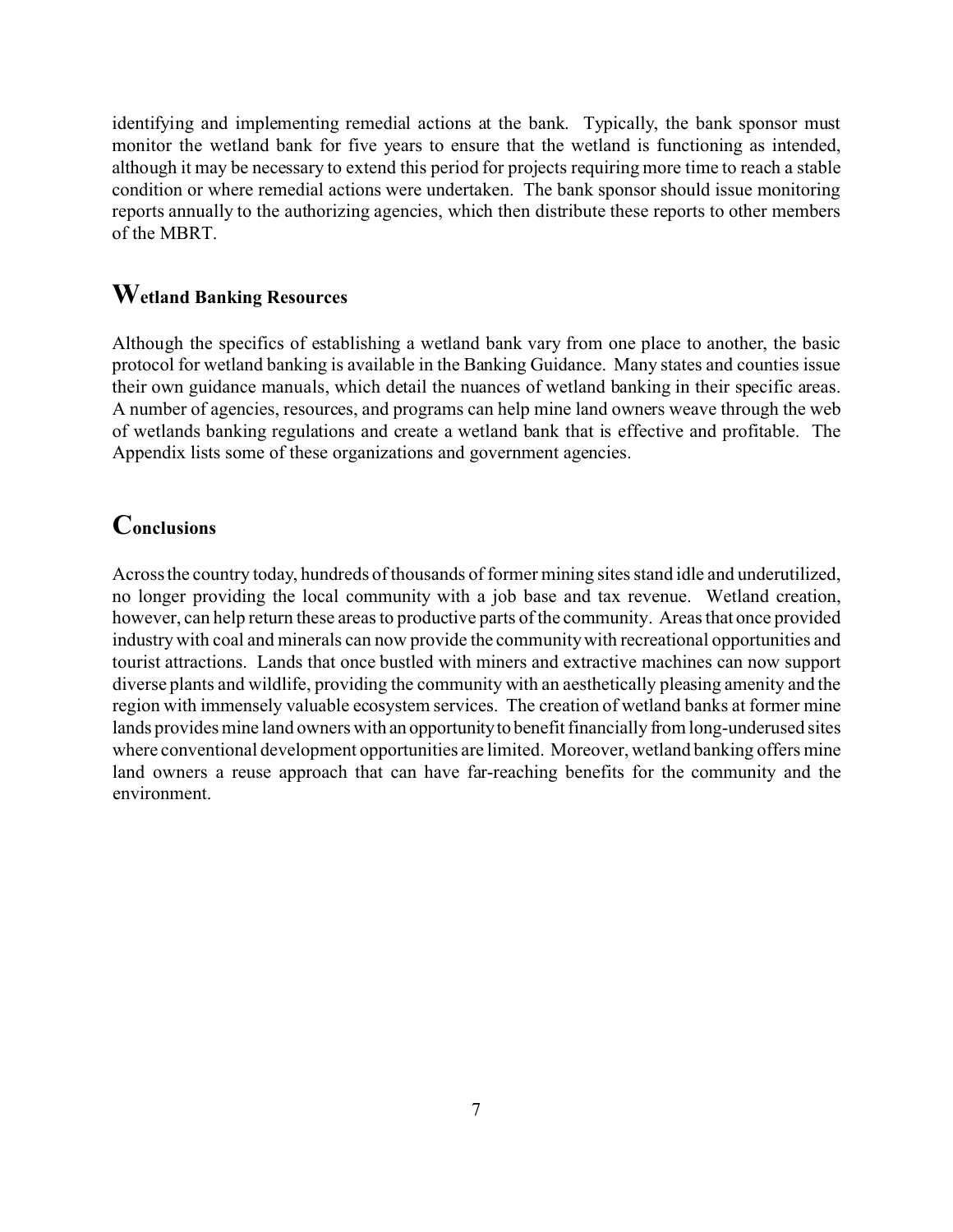### *Contact Information*

Interested in pursuing wetland banking at a local former mine land site? For additional information, contact the following resources.

- EPA's Abandoned Mine Land Team can provide communities with technical support and resources as they explore reuse opportunities available at former mine lands. EPA's AML Team works in partnership with communities to clarify EPA's interests at former mining sites and address potential obstacles to reuse at these sites. For information about  $EPA$ 's AML Team, please see the W eb site at: http://www .epa.gov/sup erfund /programs/aml/
- EPA also supports the reuse of former mine lands through the Superfund Redevelopment Initiative (SRI). For additional information, see SRI's Web site, at www.epa.gov/superfund/programs/recycle. It provides tools, case studies, and resource information addressing the reuse of Superfund sites, including former mine lands.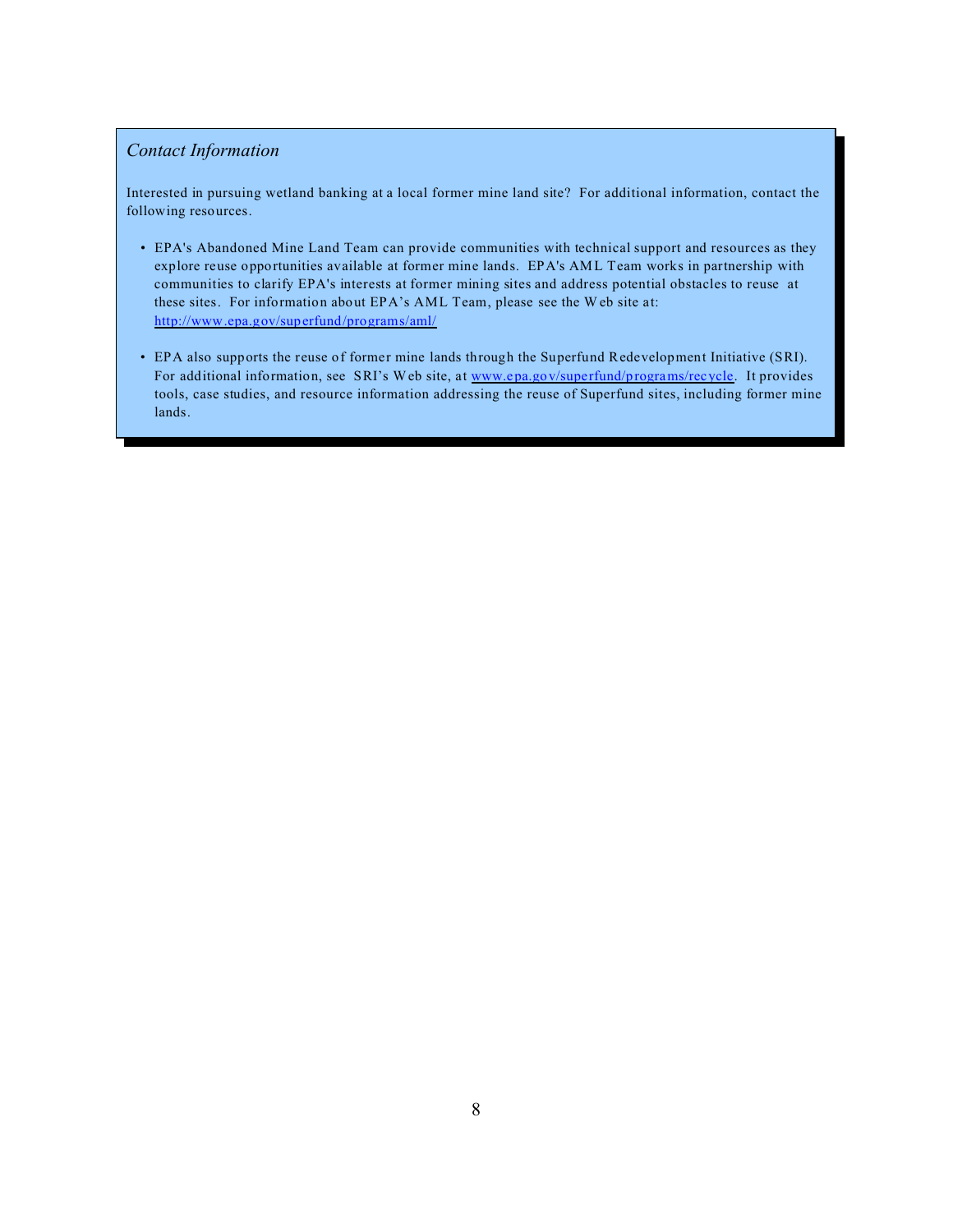#### **Sources:**

- Atkins, Robert B. *et al.* June 1997. *Constructing Wetlands During Reclamation to Improve Wildlife Habitat.* Powell River Project Reclamation Guidelines for Surface-Mined Land in Southwest Virginia. Virginia Cooperative Extension. Available online at http://www.ext.vt.edu/pubs/mines/460-129/460-129.pdf.
- Costanza, Robert *et al*. May 1997. The Value of the World's Ecosystem Services and Natural Capital. *Nature.* 387: 253-260.
- Critical Habitats, Inc. 1997. *Critical Habitats, Inc. Guide to Wetland Banking*. Available online at www.criticalhabitats.com/about2.htm#WhatIs.
- Hopey, Don. November 2002. Coalition Spreads the News About the Value and Limits of Passive Wetlands to Treat Mine Drainage. *Pittsburgh Post-Gazette.* Pittsburgh, PA. PG Publishing Co., Inc. Available online at www.pittsburghfirst.com/healthscience/20021111monasterymainp2.asp.
- Kraus, Mark L. October 1996. *Wetland Mitigation Banking in Florida: Issues and Concerns.*  Miami, Florida. Audubon of Florida. Available online at www.audubonofflorida.org/main/Publications/Policydocs/Mitigation\_.pdf.
- Leschine, Thomas *et al.* 1997. October 1997. *The Economic Value of Wetlands: Wetlands' Role in Flood Protection in Western Washington.* University of Washington. Available online at www.ecy.wa.gov/pubs/97100.pdf.
- Missouri Department of Conservation. January 2003. MODOT Has a Conservation Idea You Can Take to the Bank. *Missouri Conservationist Online*. Jefferson City, MO. Missouri Department of Conservation. Available online at www.conservation.state.mo.us/conmag/2003/01/almanac.htm.
- North Carolina State University. North Carolina State University's Water Quality Group Water, Soil, and Hydro-Environmental Decision Support System (WATERSHEDS) Mitigation Banking webpages. Available online at http://h2osparc.wq.ncsu.edu/info/wetlands/mitbank.html.
- Simon, Dan. August 2002. AMD Solutions. *Environmental Reporter.* Philadelphia, PA. Greenworks. Available online at www.greenworks.tv/radio/todaystory/20020814.htm.
- Society of Wetland Scientists. April 2000. Society of Wetland Scientists' Wetland-Related Educational Resources Webpage. Available online at www.sws.org/education/#WHATIS.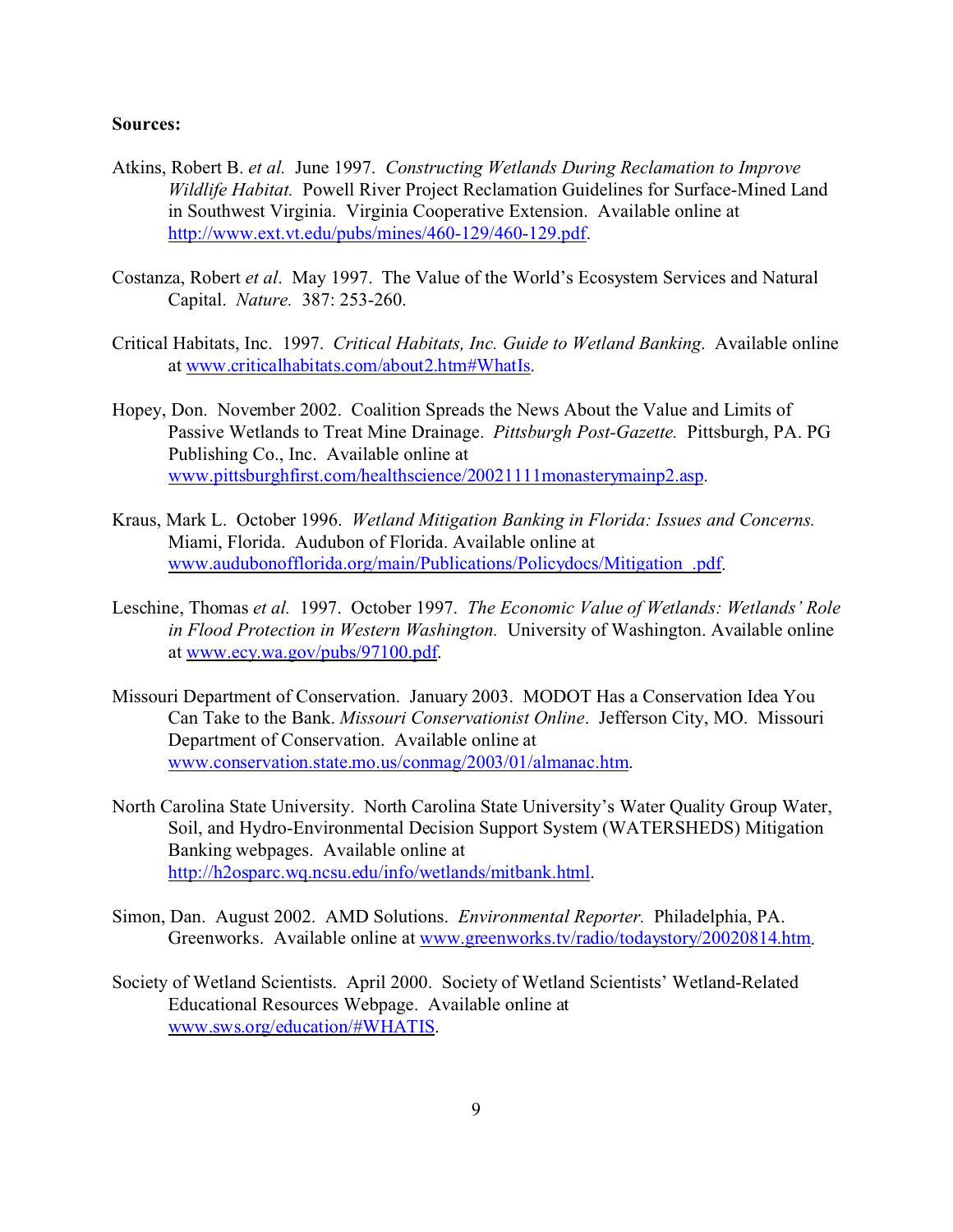- U.S. Environmental Protection Agency. 1977. *Clean Water Act Section 404*. Washington, D.C.: U.S. Environmental Protection Agency. Available online at www.epa.gov/region5/water/pdf/ecwa\_t4.pdf.
- U.S. Environmental Protection Agency. 1995. *Federal Guidance for the Establishment, Use and Operation of Mitigation Banks*. Washington, D.C.: U.S. Environmental Protection Agency. Available online at http://www.usace.army.mil/inet/functions/cw/cecwo/reg/mitbankn.htm.
- U.S. Environmental Protection Agency Wetlands Page. Available online at www.epa.gov/owow/wetlands/.
- U.S. Fish & Wildlife Service. 2001. National Survey of Fishing, Hunting, and Wildlife-Associated Recreation. U.S. Fish & Wildlife Service. Available online at http://fa.r9.fws.gov/surveys/surveys.html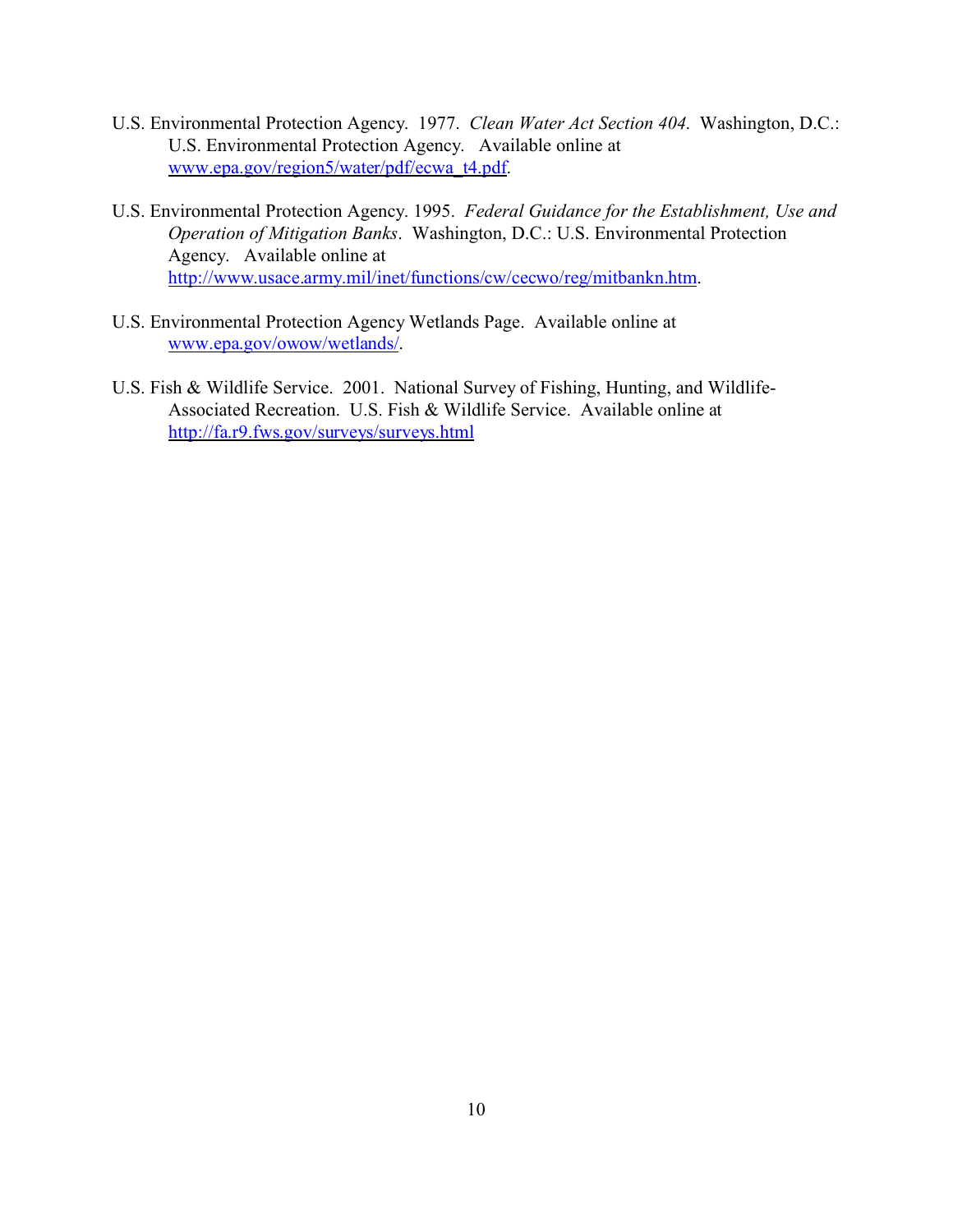# **Appendix: Community Resources**

| <b>Wetland Banking Resources</b>                                                                                                                                                                                                                   |                                                                                                                                                                                                                                                                            |
|----------------------------------------------------------------------------------------------------------------------------------------------------------------------------------------------------------------------------------------------------|----------------------------------------------------------------------------------------------------------------------------------------------------------------------------------------------------------------------------------------------------------------------------|
| American Society for Mining and Reclamation.<br>Available online at http://ces.ca.uky.edu/asmr/                                                                                                                                                    | A non-profit organization dedicated to reestablishing,<br>enhancing, and protecting natural resources on lands<br>disturbed by mining or other human activities, or by<br>disturbance through natural events                                                               |
| Association of State Wetland Managers. Available<br>online at www.aswm.org                                                                                                                                                                         | A nonprofit membership organization established to<br>promote and enhance protection and management of<br>wetland resources, to promote application of sound<br>science to wetland management efforts and to provide<br>training and education for members and the public. |
| Clean Water Act Section 404. Available online at<br>www.epa.gov/region5/water/pdf/ecwa_t4.pdf                                                                                                                                                      | Established a program for regulating the discharge of<br>dredged and fill material into US waters and a protocol<br>for compensating for unavoidable wetland or aquatic<br>resource impacts.                                                                               |
| Critical Habitats, Inc. Guide to Wetland Banking.<br>Available online at<br>http://www.criticalhabitats.com/about2.htm#WhatIs                                                                                                                      | Provides a brief overview of how wetland banking<br>works and the benefits it can generate for the bank<br>sponsor.                                                                                                                                                        |
| Federal Guidance for the Establishment, Use, and<br>Operation of Mitigation Banks. Available online at<br>http://www.epa.gov/owow/wetlands/mitbankn.html                                                                                           | The regulatory document providing guidance for the<br>establishment, use, and operation of mitigation banks<br>for the purpose of providing compensatory mitigation<br>for authorized adverse impacts to wetlands and other<br>aquatic resources.                          |
| National Mitigation Banking Association. Available<br>online at http://www.mitigationbanking.org/index.html                                                                                                                                        | An association of individuals focused on conducting<br>research and promoting policies that encourage<br>mitigation banking as a sound compensatory mitigation<br>approach. Members are involved with numerous<br>wetland banking projects across the U.S.                 |
| National Research Council Report Compensating for<br>Wetland Losses Under the Clean Water Act, pages 82-<br>93. Available online at<br>http://books.nap.edu/books/0309074320/html/82.html#<br>pagetop                                              | An overview of compensatory mitigation actions<br>authorized under Section 404 of the Clean Water Act.                                                                                                                                                                     |
| National Wetlands Mitigation Banking Study Model<br>Banking Instrument. Available online at<br>http://www.iwr.usace.army.mil/iwr/pdf/wmb tp1 May<br>96.pdf                                                                                         | Provides potential bank sponsors with an example of<br>how a bank instrument might look.                                                                                                                                                                                   |
| North Carolina State University's Water Quality Group<br>Water, Soil, and Hydro-Environmental Decision<br>Support System (WATERSHEDS) Mitigation Banking<br>webpages. Available online at<br>http://h2osparc.wq.ncsu.edu/info/wetlands/mitbank.htm | Provide a great overview of the history, regulatory<br>framework, obstacles, opportunities, and logistics of<br>wetland mitigation banking.                                                                                                                                |